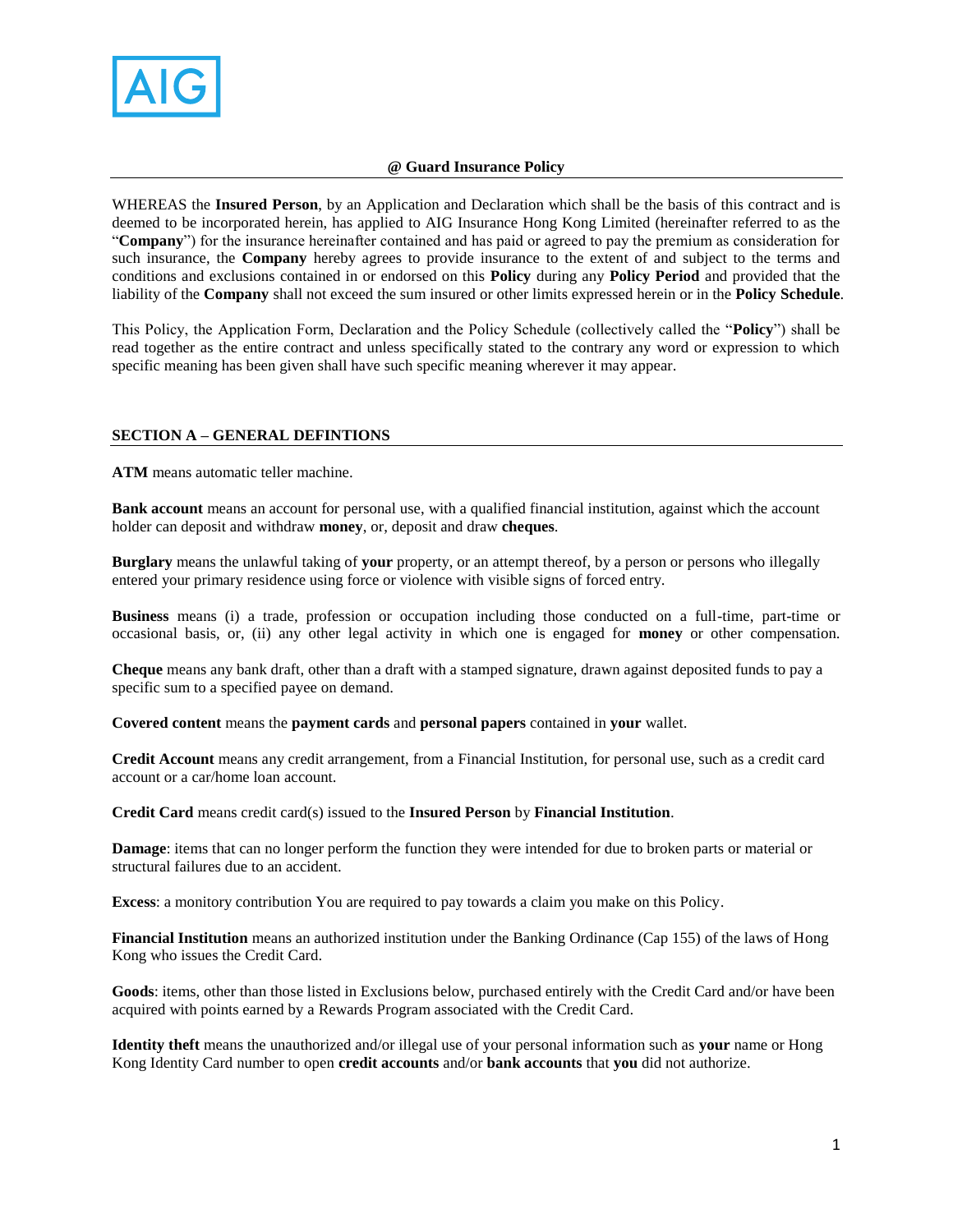

**Insured Person/You** means the person who is covered under this Policy and confirmed by the Company, for whom insurance has been arranged.

**Lost** means no longer in **your** possession due to having been (i) inadvertently misplaced, or, (ii) in an irretrievable place.

**Money** means currency, coins and bank notes in current use and having a face value

**Natural Catastrophe** means flood, windstorm, lightning, fire, explosion, landslide, volcanic action, earthquake and / or tsunami.

**Payment card** means any **ATM**, credit, charge or debit cards issued by a Financial Institution for personal use only.

**Payments**: a payment to be made under the terms and conditions of the Policy by an Insurer.

**Per Occurrence Limit** means the maximum amount payable under the Policy for any single covered loss.

**Personal papers** means any of your official identification documents including your driver's license, and/or passport(s) **Policy** means this contract of insurance.

**Policy Period** means the period of time that you are covered by this insurance from the policy effective date to the policy expiration date.

**Policy Schedule** means the pages attached to this Policy specifying the terms and details of this insurance contract.

**Premises** means your Premises for residential use only and stated under the application form you submitted to us and/or the Policy Schedule.

**Relative** means Insured Person's legally married spouse, legal civil partner, parent, step-parent, parent in-law, grandparent, child, stepchild, legally adopted child, grandchild, brother, brother in-law, sister, sister in-law, son inlaw, daughter in-law, uncle, aunt, niece, nephew, and first cousin.

**Replacement cost** means the current price of a similar item, with similar specifications.

**Residence** means the place in which the Insured Person principally resides the majority of the time and where the Insured Person keeps the Insured Person's personal belongings. Residence includes, but is not limited to, a single family structure, condominium unit, cooperative or apartment.

**Rewards Program**: a program offered by the Financial Institution allowing the Insured Person to earn value (points, cash, etc.) and redeem rewards (merchandise, travel, etc.) on the Credit Card.

**Robbery** means the unlawful taking of Insured Person's property, by a person or person(s), by using violence or the threat of violence and who has/have caused, or threatened, physical harm to the Insured Person, the Insured Person's spouse and or civil partner and/or children under age 21.

**Suit** means: (i) a civil proceeding seeking monetary damages as a result of **identity theft**, or, (ii) a criminal proceeding in which **you** are charged with illegal acts committed by someone else while engaged in the theft of **your** identity.

**Terrorist Act** means the use or threatened use of force or violence against person or property, or commission of an act dangerous to human life or property, or commission of an act that interferes with or disrupts an electronic or communication system, undertaken by any person or group, whether or not acting on behalf of or in any connection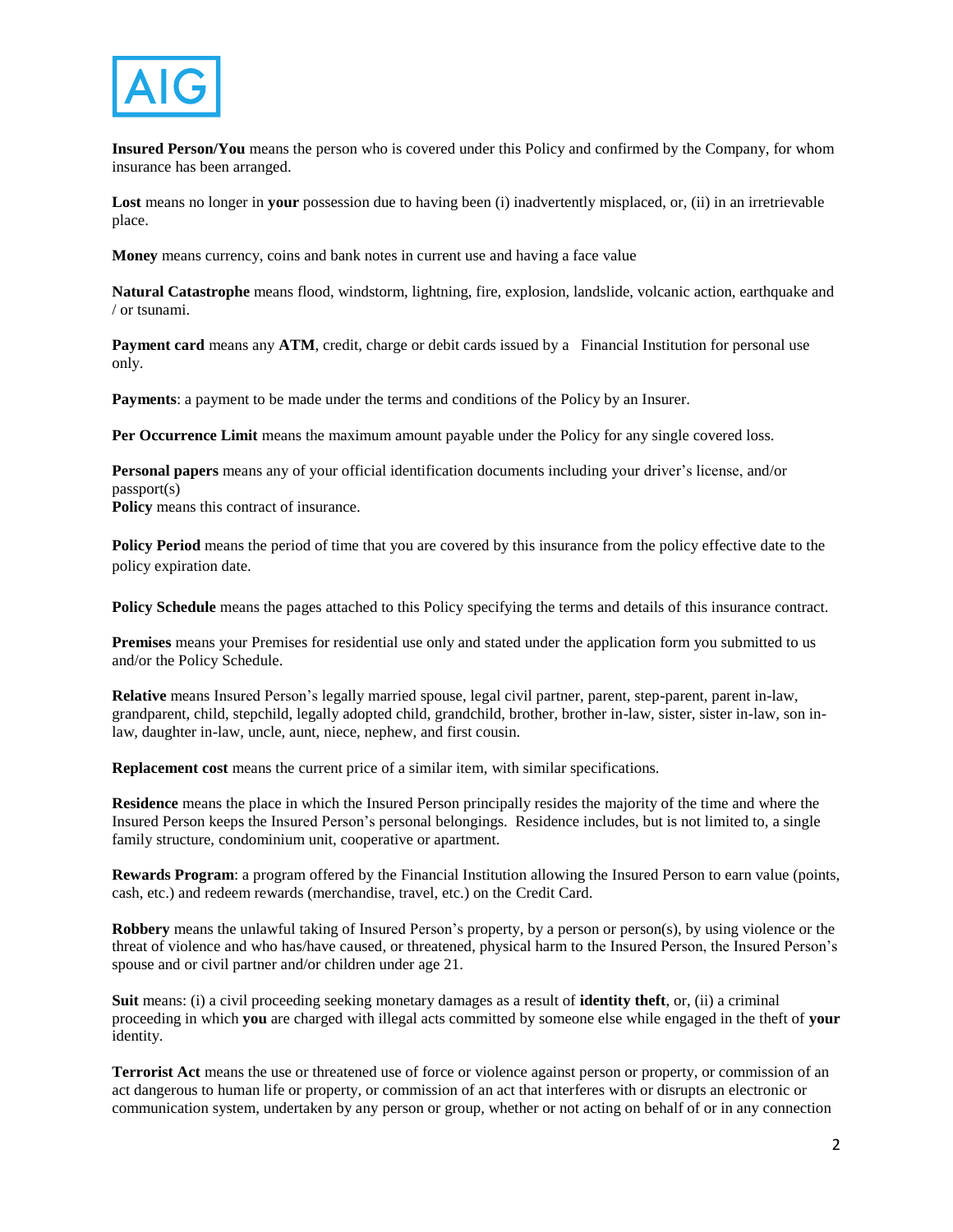

with any organization, government, power, authority or military force, when the effect is to intimidate, coerce or harm a government, the civilian population or any segment thereof, or to disrupt any segment of the economy. Terrorism shall also include any act which is verified or recognized as an act of terrorism by the Government of the country where the act of terrorism occurs.

**Theft** means the unlawful taking of property from your care and/or custody, without consent, with the intent of gain, as a result of a **robbery** or a **burglary**.

**Transportation ticket** means any ticket purchased for any type of public or private transportation.

**War** means any declared or undeclared war or any warlike activities, including use of military force by any sovereign nation to achieve economic, geographic, nationalistic, political, racial, religious or other ends.

**We, us, our, the Company** and the **Insurer** means the company providing this insurance – AIG Insurance Hong Kong Limited

**Your** means belonging or pertaining to **You**.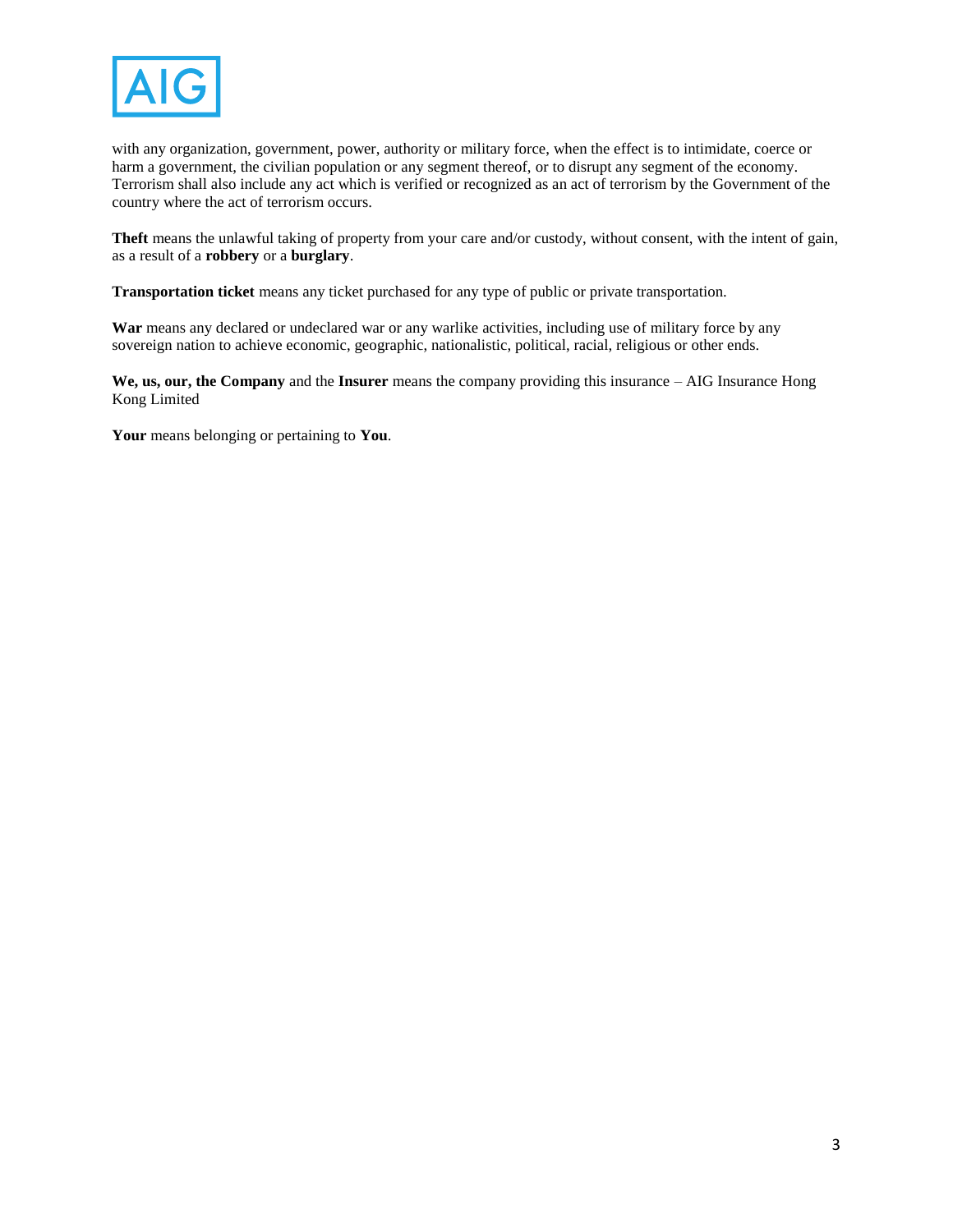

## **SECTION B – COVERAGE**

#### **Section B1 – E-Purchase Protection**

Subject to the coverage, limits and conditions specified in the **Policy Schedule**, **We** will cover **You** under e-Purchase Protection, and reimburse **You**, up to the Per Occurrence Limit and per **Policy Period** limit listed on the **Policy Schedule**, for the following:

- 1) Non-delivery/and or incomplete delivery of **Goods** and shipping charges that are purchased on the internet: **Goods** are insured against non-delivery if the **Goods** have not been delivered within 30 days of the scheduled delivery, unless so otherwise stated by seller and the seller has failed to refund **You** to **Your credit card** within 60 days of the initial scheduled delivery date, in excess of other applicable insurance.
- 2) Improper functioning due to damage of delivered **Goods**: the delivered **Goods** are insured against improper functioning as a result of physical damage if the seller or courier has failed to refund **You** to Your credit card within 60 days of delivery, in excess of other applicable insurance.
- 3) The **Goods** must have a value of at least HK\$300 including local taxes but excluding delivery/transportation costs.

In the event of a valid claim **We** will pay **You** the purchase price for each item(s) of **Your** purchase, up to the amount as specified in the **Policy Schedule**. **You** will have to pay the **Excess** as specified in the **Policy Schedule** for every claim made.

#### **Exclusions applicable to Section B1**

- 1) This **Policy** does not provide coverage for any motor vehicle airplanes, boats, automobiles, motorcycles and any equipment, parts or accessories thereof:
- 2) We will not pay for any claim, expenses or loss under this Policy arising from or in any way connected with:
	- a) lawful confiscation by Police, Government Agencies, Courts or other empowered authorities;
	- b) any fraudulent or willful act by **You.**
	- 3) We shall not be liable to pay any claim under this Policy for non-delivery of or in any way connected with:
		- a) animals or plant life;
		- b) cash, bullion, negotiable instruments, shares, travelers checks, or tickets of any description (including but not limited to tickets for sporting and entertainment events, and travel) ;
		- c) consumable or perishable items (including but not limited to food, flowers, drink, drugs, nutrition supplements);
		- d) motor vehicles, motor cycles or motor scooters, watercraft, aircraft and any equipment and/or parts necessary for its operation and/or maintenance;
		- e) **Goods** purchased for commercial use including items purchased for re-sale or tools of trade or profession;
		- f) Access to internet websites, software or data files downloaded off the internet including music files, photos, reading material, books and movies;
		- g) services provided via the Internet such as cinema tickets, air tickets, hotel bookings, car rental, financial advice;
		- h) **Goods** purchased from a natural person either through a private transaction or an online auction website.
		- i) Counterfeit or fake goods
		- j) loss or damage due to a natural catastrophe, atmospheric or climatic conditions, wear and tear, depreciation, gradual deterioration, water, pollution or contamination of any kind, manufacturing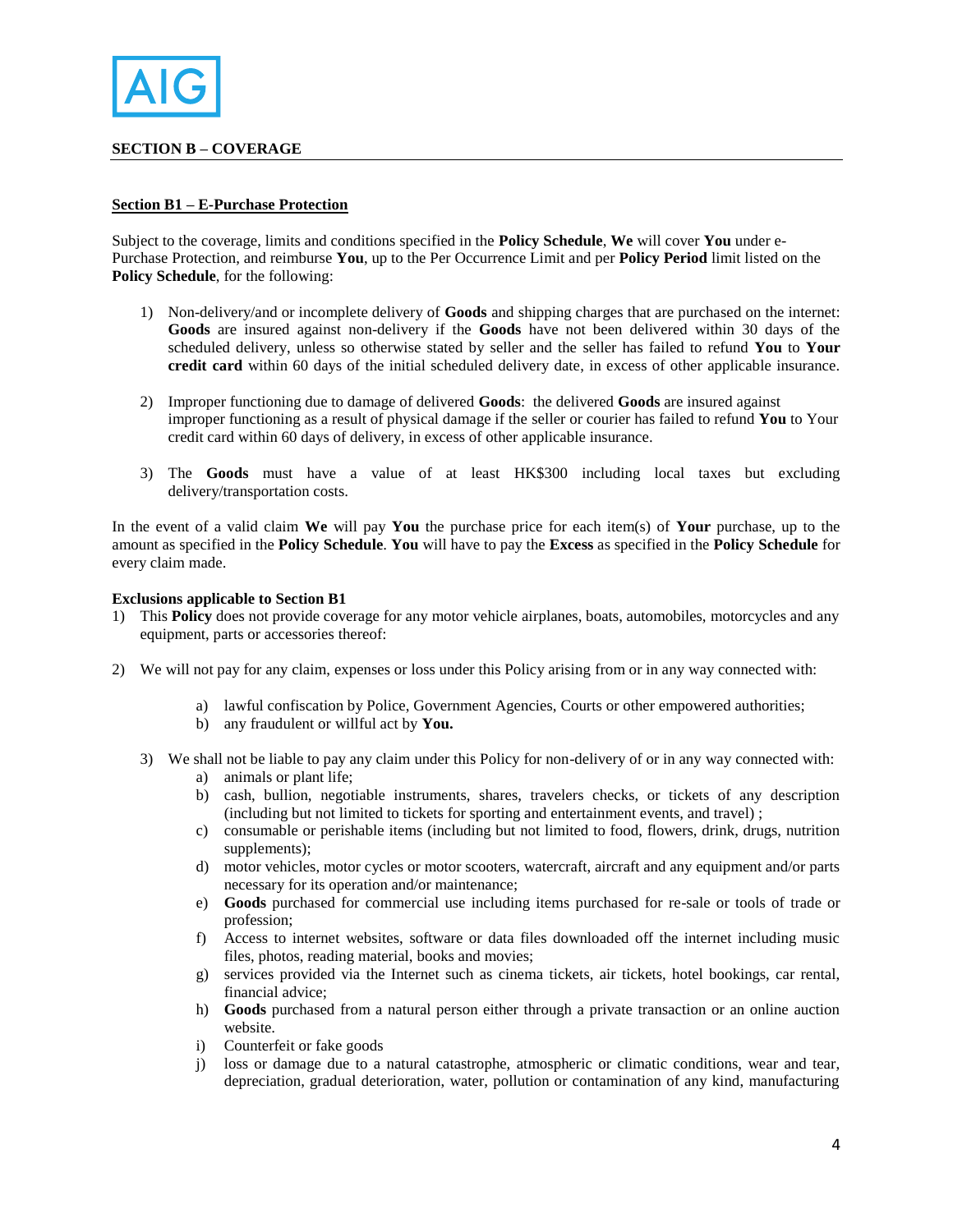

defects or inherent vice, vermin, insects, termites, mold, wet or dry rot, bacteria, rust, cleaning, servicing, maintenance, adjustment or repairs;

- k) losses due to mechanical failure, electrical failure; software or data failure; loss of data;
- l) **Goods** purchased for resale or items which are used goods, damaged goods or second-hand goods at the time of purchase;
- m) permanent household and/or business fixtures, including but not limited to carpeting, flooring and/or tiling, air conditioners, refrigerators, or heaters;
- n) **Goods** used for, or intended to be used for, commercial, retail and/or property rental, or other business purposes;
- o) items that You have rented or leased;
- p) items that were, at the time of purchase, used, rebuilt, refurbished, or remanufactured;
- q) art, antiques, firearms and collectable items;
- r) furs, watches, jewelry, gems, precious stones and articles made of or containing gold (or other precious metals and/or precious stones);
- s) the costs or charges which do not relate to any purchase, which **You** paid for using **Your** credit card;
- t) misplacement;
- u) mysterious disappearance; or
- v) goods deemed to be illegal by local government authorities

4) This **Policy** does not provide cover to any supplementary cardholder. "Supplementary cardholder" means any person who is issued with a supplementary card upon **your** request as a principal cardholder of the **credit card**. **Conditions applicable to Section B1**

To be eligible for coverage under the e-Purchase Protection section the following needs to be present or to have occurred and the satisfaction of these conditions is precondition of coverage for any claim.

- 1) The billing address or delivery address for the **Goods** must be to **Your** postal address in Hong Kong as registered with the **Financial Institution**.
- 2) A shipment tracking number must be assigned and provided by the seller of the **Goods** or a designated transportation company.
- 3) **You** must take all necessary reasonable action against the seller to send replacement **Goods** or refund the purchase amount to **You**.
- 4) **You** must have informed the seller in writing of the Non-delivery of **Goods** and demanded replacement **Goods** or a full refund and the **Goods** have not been delivered.
- 5) In the event that a claim for non-delivery is paid to **You**, and the original **Goods** eventually arrive, **You**  should pay back any indemnity received to **Us**.
- 6) In the event that a claim is submitted for improper functioning due to damage of delivered **Goods You** shall notify the seller of the **Goods** and Us within 48 hours.
- 7) **You** will cooperate with us and help us to enforce any legal rights **You** or we may have in relation to **Your** claim.
- 8) Valid Account: The **Credit Card** must remain open, valid and in good standing for payments to be made during the **Policy Period**.

# **Duties after loss under Section B1**

Proof of Loss: **You** must provide to the Insurer:

- 1) signed claim form, if provided;
- 2) a copy of purchase receipt showing payment of the **Goods** which was made entirely with the **Credit Card**;
- 3) **Your** statement of account showing the **Credit Account** is valid and in good standing at the time of filing the claim.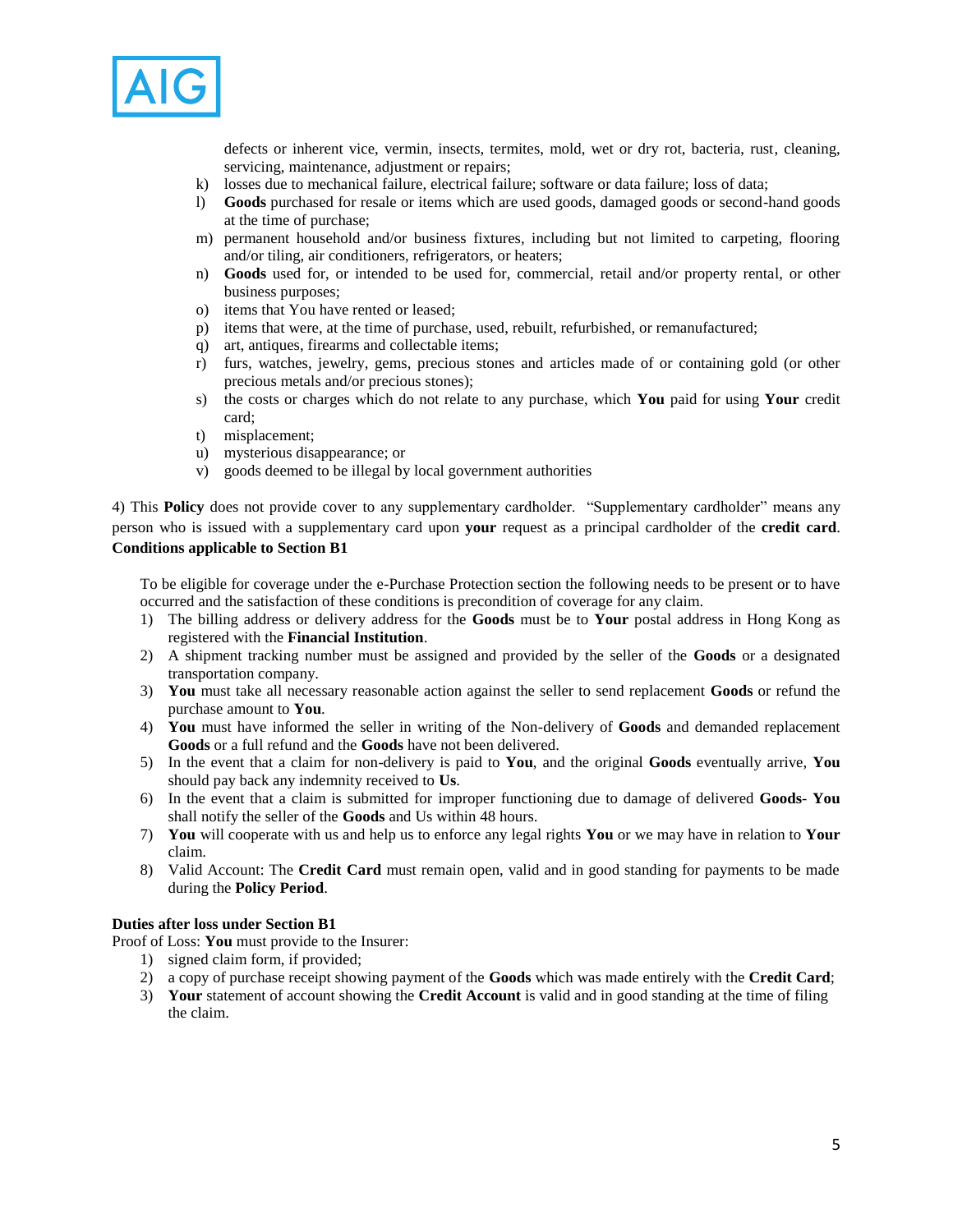

# **Section B2 – Identity Theft**

**We** will reimburse **you** the expenses below, up to the Per Occurrence Limit and per **policy period** limit listed on the **Policy Schedule**, resulting from **your** efforts to resolve **your** identity theft. All expenses incurred must be submitted up to 6 months after **you** first report a loss under "Duties After A Loss" below. The following expenses are covered:

- 1) Legal Expenses– **We** will reimburse **you** for the legal fees incurred by **you** to:
	- a) Defend any **suit** brought against **you** by a creditor or collection agency, or someone acting on their behalf, as a result of **your identity theft**; and/or
	- b) Remove any civil or criminal judgment wrongfully entered against **you**, as a result of **your identity theft**.
- 2) Lost Wages– **We** will reimburse **you** for the unpaid time **you** take from work, solely as a result of **your** efforts to correct **your** financial records, if the later are altered as a result of **your identity theft**. Payment of lost wages under this section includes compensation for whole or partial unpaid workdays. To be covered, **you** must take these unpaid days within 6 months of first reporting a loss under "Duties After A Loss" below.
- 3) Obligation to pay– **We** will reimburse **you** for the amount(s) **you** become legally liable to pay to creditor(s), arising from the unauthorized opening or use of **credit account(s)** and/or **bank account(s),** under **your** name, as a result of **your identity theft**.
- 4) Miscellaneous Expenses– **We** will reimburse **you** for:
	- a) The cost(s) incurred by **you** to re-file applications for **your credit accounts** or **bank accounts** that are rejected solely because the qualified financial institution received incorrect information as a result of **your identity theft**;
	- b) The cost incurred by **you** to notarize documents related to **your identity theft**, as well as long distance telephone calls and certified mail reasonably incurred by **you** as a result of **your** efforts to report an **identity theft** or to correct **your** financial and credit records that have been altered as a result of **your identity theft**.

#### **Exclusions applicable to Section B2**

We will not cover:

- 1) Costs other than those listed in Section B2 "Identity Theft";
- 2) Monetary losses other than the out-of-pocket expenses listed in Section B2, "Identity Theft", related to the resolution of **your identity theft**;
- 3) Costs associated with any physical injury, sickness, disease, disability, shock, mental anguish and mental injury including required care, loss of services or death;
- 4) Compensation for time taken from self-employment, or workdays that will be paid by **your** employer, in order to correct **your** financial records that have been altered due to **your identity theft**;
- 5) Losses that do not occur within the **policy period**;
- 6) Losses that result from or are related to **business** pursuits including **your** work or profession;
- 7) Losses caused by **your** or **your relatives'** illegal acts;
- 8) Losses that **you** have intentionally caused;
- 9) Losses that result from the intentional actions of a **relative**, or actions that a **relative** knew of or planned;
- 10) Losses due to war, invasion, act of foreign enemy, hostilities or warlike operations (whether war has been declared or not), civil war, rebellion, revolution, insurrection, civil commotion, uprising, military or usurped power, martial law, terrorism, riot or the act of any lawfully constituted authority or vandalism of any kind; or
- 11) Losses due to the order of any government, public authority, or customs' official.

#### **Coverage Conditions**

**1**) **You** must cooperate with us and help us enforce any legal rights you, or we, may have in relation to **your** identity theft. This may include **your** attendance at depositions, hearings and trials, and giving evidence as necessary to resolve **your** identity theft.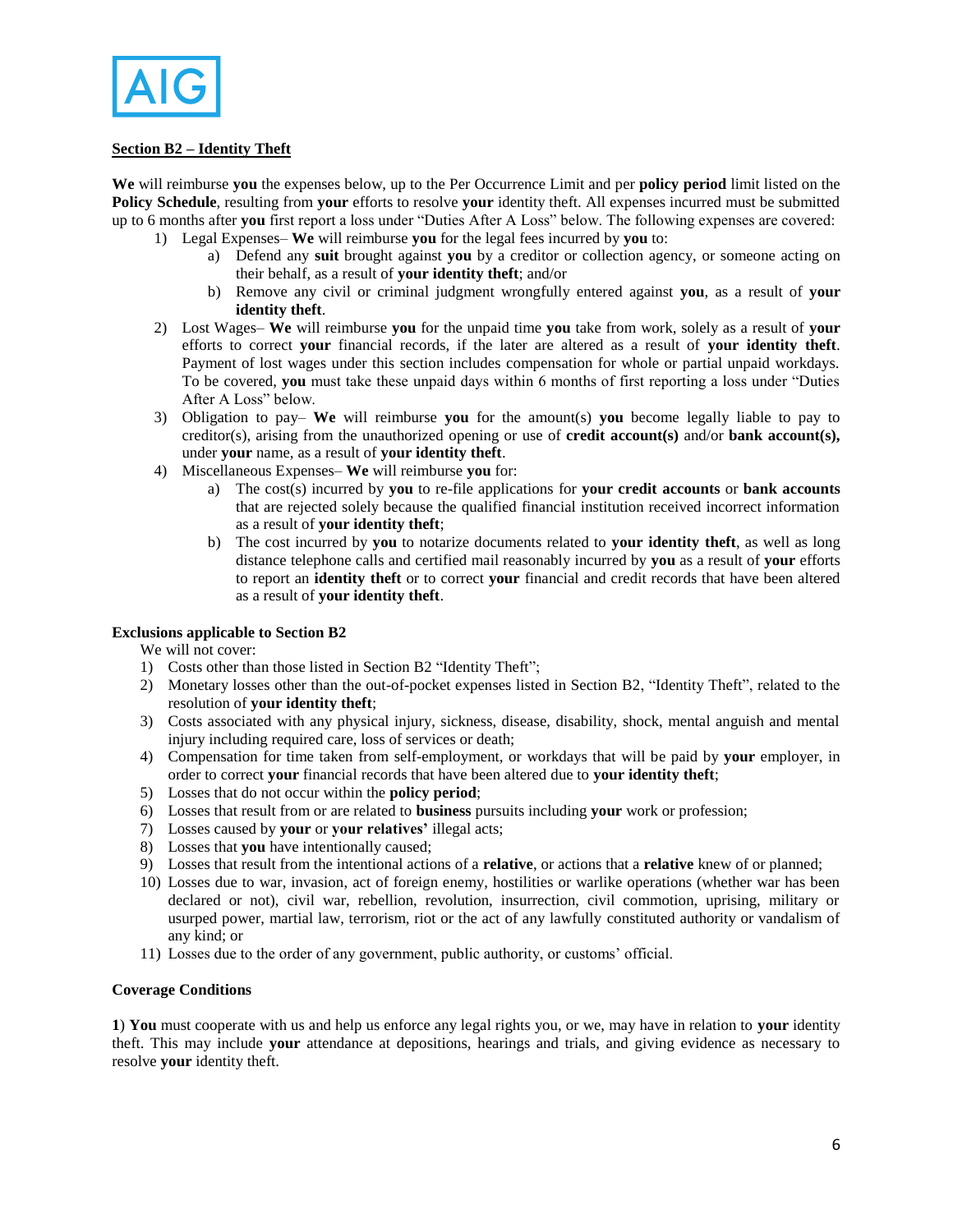

2) Evidence of any false charge or withdrawal from the unauthorized opened bank account and or credit account must be submitted by you, or the issuing financial institution, to us.

3) Coverage for Section B2(3), "Obligation to pay" is limited to the amount you are held liable for by the Financial Institution.

# **Duties after loss under Section B2**

- 1) Call us at within 24 hours of discovering your identity theft, to obtain a claim form and instructions on what to do after a loss
- 2) File a police report within24 hours of discovering your identity theft.
- 3) Inform all appropriate Financial Institutions (including, but not limited to, credit card company or bank) of your identity theft within 24 hours of discovering your identity theft;
- 4) Complete, sign and return the claim form to us with the following documents, within 30 days after you report a loss under Section C (2):
	- a) an authorization for us to obtain your records and other information, such as credit reports (if applicable)
	- b) your financial reports, including, but not limited to bank statements, as necessary to complete our investigation;
	- c) credit reports, when you contest the accuracy or completeness of any information contained in your credit history as a result of your identity theft;
	- d) original receipts of your expenses incurred to resolve your identity theft, up to 12 months after you report a loss under this section, point a) above;
	- e) proof that it was necessary to take time away from your work if you make a claim for lost wages under Section B2(2), "Lost Wages". We will ask you to submit written proof from your employer that you took unpaid days off;
	- f) copies of any demands, notices, receipts, summonses, complaints, or legal papers in connection with a covered loss; and
	- g) all other relevant documents we may ask you to provide; and
	- h) Take all reasonable and prudent action to prevent further damage to your identity; and
	- i) Cooperate with us in investigating, evaluating and settling a claim.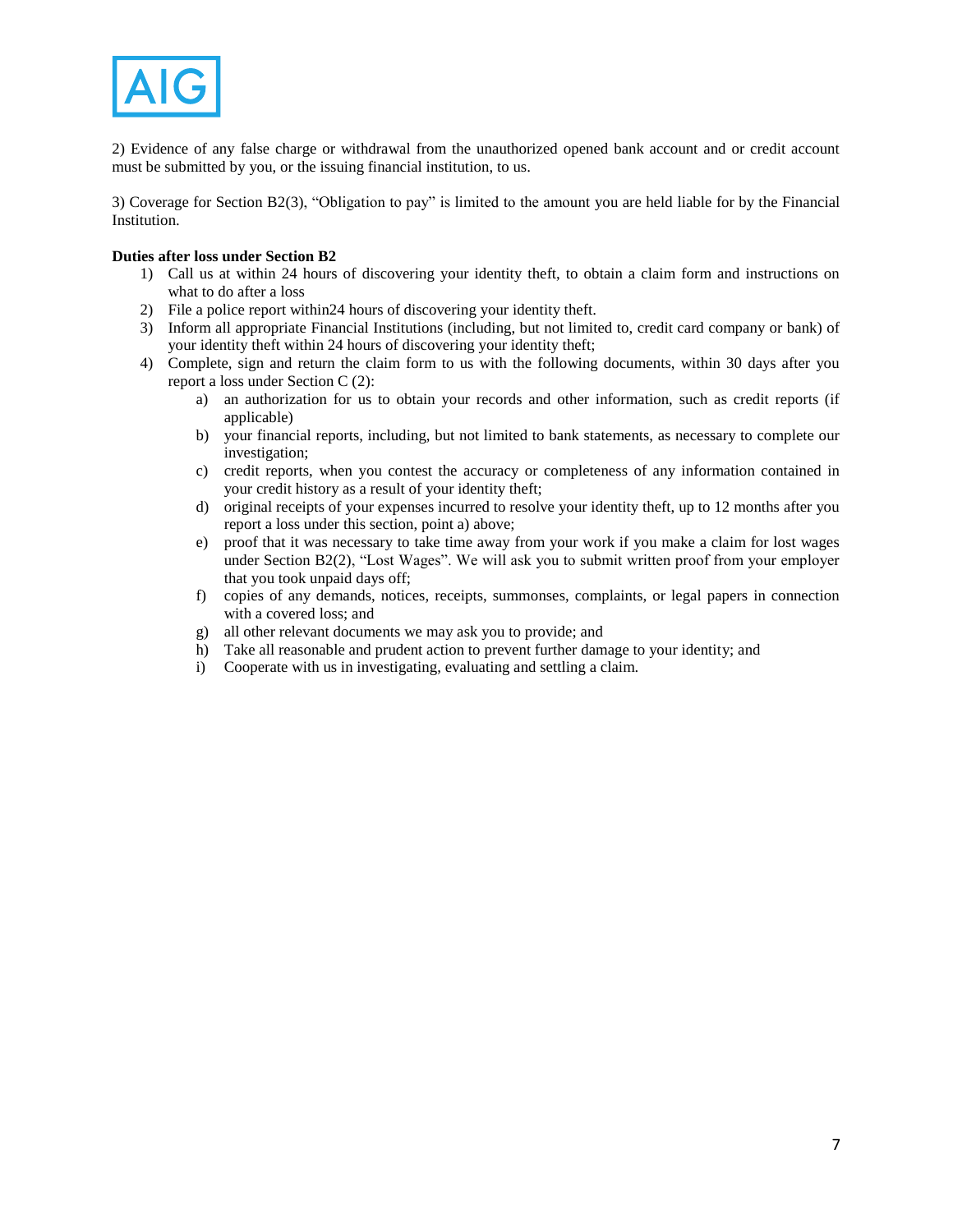

# **Section B3 – Fraudulent Charges**

**We** will cover the following, up to the Insured Person's per occurrence and annual aggregate limits listed.

- 1) If **your** Credit **Card** is **lost**, or is the object of a **theft**, **we** will reimburse You for the unauthorized charges, for which you are responsible, on your **Credit Card**, up to 24 hours prior to you first reporting of the event to the Financial Institution**(s)**.
- 2) If your **Credit Card** is still in the your possession and unauthorized charges are made on your **bank account** and/or **credit account**, through: (i) in-store, (ii) telephone, (iii) **ATM** withdrawals, and/or (iv) online purchase(s), using your **Credit Card** information, **Insurer** will reimburse you for the unauthorized charges, for which you are responsible, which are incurred up to two (2) months prior to you first reporting of the event to **the Financial Institution(s)**.

### **Exclusions applicable to Section B3**

This insurance will not cover:

- 1) Costs other than those listed in Section B3;
- 2) Additional losses that occur due to **your** failure to comply with "Duties After A Loss" of this Section B3;
- 3) Unauthorized charges made on **Credit Card** that was **lost** or the object of **theft,** more than 24 hours prior to **your** first reporting the event to **the Financial Institution(s)**;
- 4) Unauthorized **ATM** withdrawals that were made more than two (2) months prior to **your** first reporting the event to **the Financial Institution(s), bank account** issuer(s) and/or **credit account** issuer(s);
- 5) Unauthorized charges made on **your Credit Card** if **your Credit Card** has not been **lost**, or the object of **theft**, more than two (2) months prior to **your** first reporting the eventto **the Financial Institution(s)**;
- 6) Charges incurred by a resident of **your** household, or by a person entrusted with **your** Credit**Card**;
- 7) Losses that do not occur during the **policy period**;
- 8) Losses that result from, or are related to, **business** pursuits including your work or profession;
- 9) Losses caused by **your**, or **your relatives'**, illegal acts;
- 10) Losses that **you** have intentionally caused;
- 11) Losses that result from the intentional actions of a **relative**, or actions that a **relative** knew of or planned;
- 12) Losses due to war, invasion, act of foreign enemy, hostilities or warlike operations (whether war has been declared or not), civil war, rebellion, revolution, insurrection, civil commotion, uprising, military or usurped power, martial law, terrorism, riot or the act of any lawfully constituted authority or vandalism of any kind; or
- 13) Losses due to the order of any government, public authority, or customs' official.

# **Conditions applicable to Section B3**

- This Policy will only insure your liability under the following conditions:
- 1) **You** must comply with all terms and conditions by which your **CreditCard(s)** is/are issued.
- 2) **Insurer** will only pay for unauthorized charges for which **you are** responsible under the terms and conditions of your Credit **Card(s)**.
- 3) **You** must submit evidence to Insurer that unauthorized charges were made from Cardholders' **bank account** or **credit account**.
- 4) **Your** account must be valid and in good standing for coverage to apply; Benefits will not be paid if, on the date of occurrence, on the date of claim filing, or on the date of would-be claim payment, **your** account is in delinquency, collection, or cancellation status.
- 5) Coverage will be voided, whether before or after the loss, if **you** willfully concealed or misrepresented any material fact or circumstance concerning this insurance or provided fraudulent information to **Insurer**.
- 6) **You** must use all reasonable means to avoid future loss at and after the time of a loss.
- 7) **If we** make any payment or otherwise make good on any loss applying under this policy, **we** shall be subrogated to all your rights of recovery against any other person or persons and **you** shall complete, sign and deliver any documents necessary to secure such rights. **You** shall not take any action following a loss to prejudice such rights of subrogation.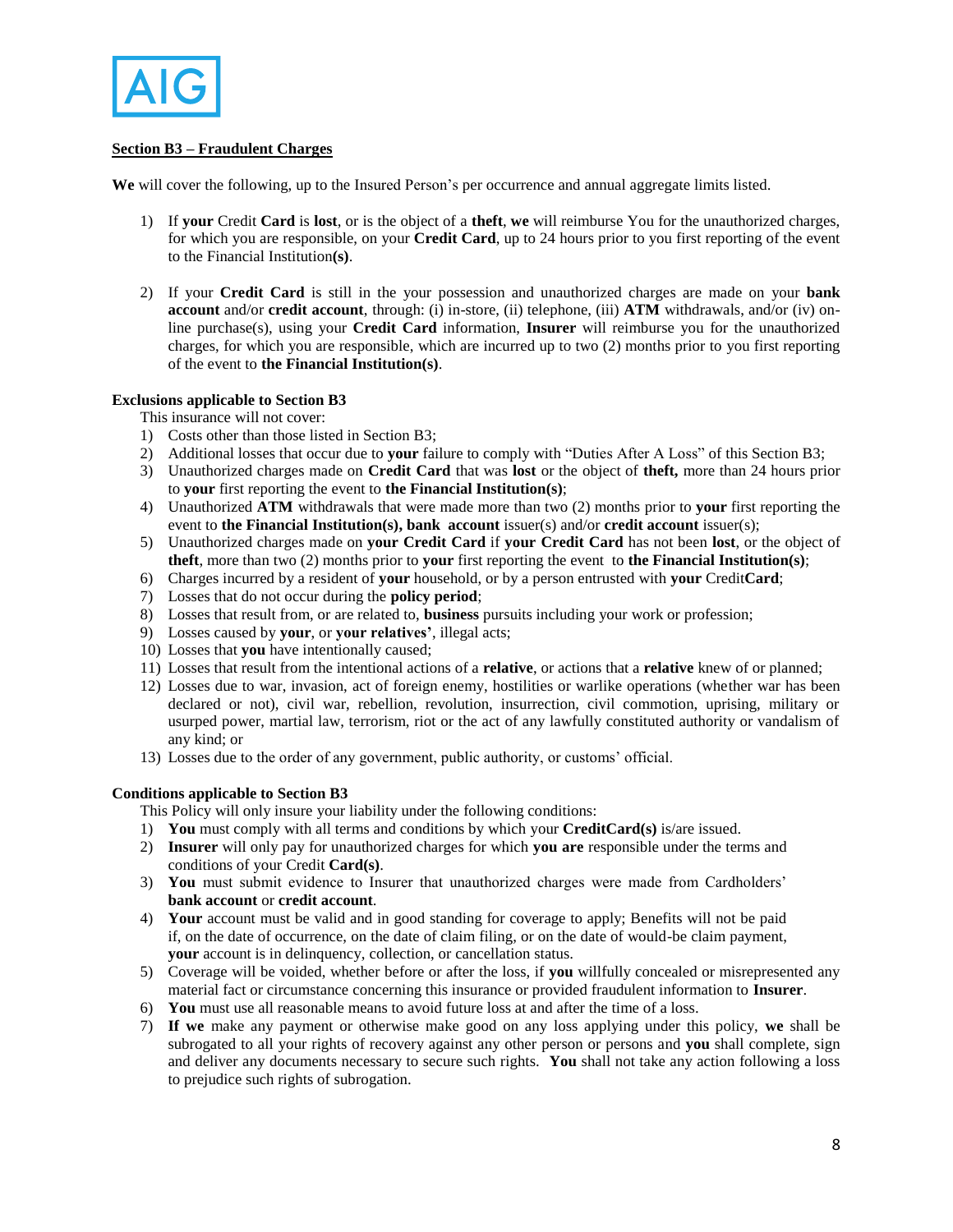

- 8) In any action, suit or other proceedings where **we** allege that by reason of provision of any exclusion which may be applicable, any loss or damage is not covered by this policy, the burden of proving that such loss or damage is covered shall be on **you**.
- 9) For each of the coverages, regardless of the number of claims made individually or in aggregate, **Insurer** will pay up to the maximum amount per occurrence and per annual aggregate as shown on the Policy Schedule
- 10) Coverages provided by this policy are in excess; this means that if, at the time of occurrence, **you** have other valid and collectible insurance - such as, but not limited to, homeowner's, contents', renter's, health, travel, accident or medical insurance – this policy will only cover that amount not covered by such other insurance, up to the limits of the specific coverage as shown in the terms and conditions.
- 11) **We** have no duty to provide coverage under this policy unless there has been full compliance with the duties that are detailed in each policy section.

### **Duties after loss under Section B3**

In the event of a covered loss, you shall:

- 1) Contact us at the contact details above, within 24 hours of **your** discovery of a loss, to obtain a claim form and instructions on what to do after a loss;
- 2) File a police report within 24 hours of discovering a theft, unauthorized charges or ATM withdrawals;
- 3) Report the theft or loss of your **Credit Card** to the Financial Institution(s), bank account issuer(s) or credit account issuer(s), within 24 hours of discovering such theft or loss;
- 4) To the extent **your Credit Card** was not lost or the object theft, report the unauthorized charges, or ATM withdrawal(s), to the Financial Institution(s), bank account issuer(s) or credit account issuer(s), and to us, within 24 hours of **your** discovery of a loss;
- 5) Complete, sign and return the claim form to us with all the following documents, within 30 days of making the original claim:
	- a) documentation from the Financial Institution(s) verifying the unauthorized charges for which **you** are held responsible;
	- b) an official police report regarding the loss; and
	- c) all other relevant documents we may ask **you** to provide; and
	- d) Cooperate with us in investigating, evaluating and settling a claim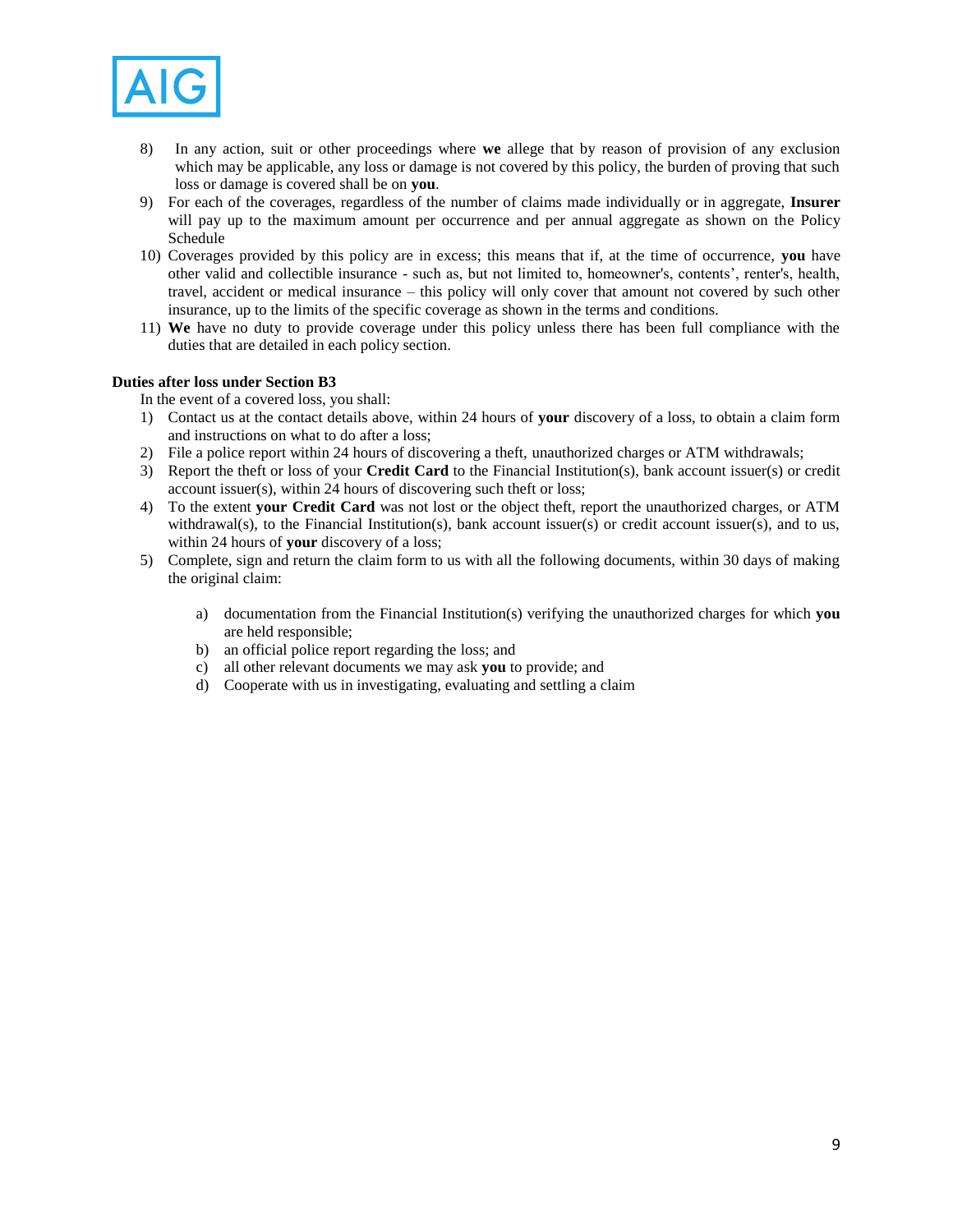

# **Section B4 – Wallet Guard**

**We** will cover the following costs, up to the per occurrence and per number of claims limit, per **policy period**, as shown in the Policy Schedule

- 1)**Replacement cost** for **your** wallet if **your** wallet is either **lost** or the object of **theft**;
- 2)Application fees for new **personal papers** and/or **payment cards** if they were in **your** wallet when **your** wallet was either **lost** or the object of a **theft**.

## **Exclusions applicable to Section B4**

This Policy will not cover:

- 1) Costs other than those listed in Section B4;
- 2) **Money, cheques**, **transportation tickets** or any item other than **your covered content** that were in **your** wallet when **your** wallet was either **lost** or the object of **theft**;
- 3) Losses caused by fire, water, normal wear and tear, manufacturing defects, abuse, vermin, insects, termites, mold, wet or dry rot, bacteria, rust, cleaning or repairs, or similar events;
- 4) Accidental damage to **your** wallet and its **covered content**;
- 5) Any fraudulent/unauthorized charges and/or withdrawals on the **payment cards** that were in **your** wallet when **your** wallet was either **lost** or the object of a **theft**;
- 6) Any costs related to **identity theft**;
- 7) Losses that do not occur during the **policy period**;
- 8) Losses that result from, or are related to, **your business** pursuits, including any **business** related travel;
- 9) Losses caused by **your** or **your relatives'** illegal acts;
- 10) Losses that **you** have intentionally caused;
- 11) Losses that result from the intentional actions of a **relative**, or actions that a **relative** knew of or planned;
- 12) Losses due to **war**, invasion, act of foreign enemy, hostilities or warlike operations (whether war has been declared or not), civil war, rebellion, revolution, insurrection, civil commotion, uprising, military or usurped power, martial law, terrorism, riot or the act of any lawfully constituted authority or vandalisms of any kind;
- 13)Losses due to the order of any government, public authority, or customs' official; or
- 14)Receipts of the new and replaced wallet submitted to us which are not in **your** name.

#### **Duties after loss under Section B4**

In the event of a covered loss, you shall:

- 1) Contact the Insurer at the contact details set out in this Policy within twenty four (24) hours of **your** discovery of a covered loss to obtain a claim form and instruction on what to do after a loss
- 2) File a police report within 24 hours of discovering a theft or a loss
- 3) Notify your **Financial Institution** within 24 hours of discovering that your wallet, with its covered content, was either lost or the object of a theft;
- 4) Complete, sign and return the claim form to the Insurer with all the following documents, within thirty (30) days of making the original claim:
	- a) an original receipt showing the cost of your wallet at purchase;
	- b) an official police report; and
	- c) all other relevant documents we may ask you to provide; and
	- d) Providing assistance cooperating with the Insurer in investigating, evaluating and settling the claim.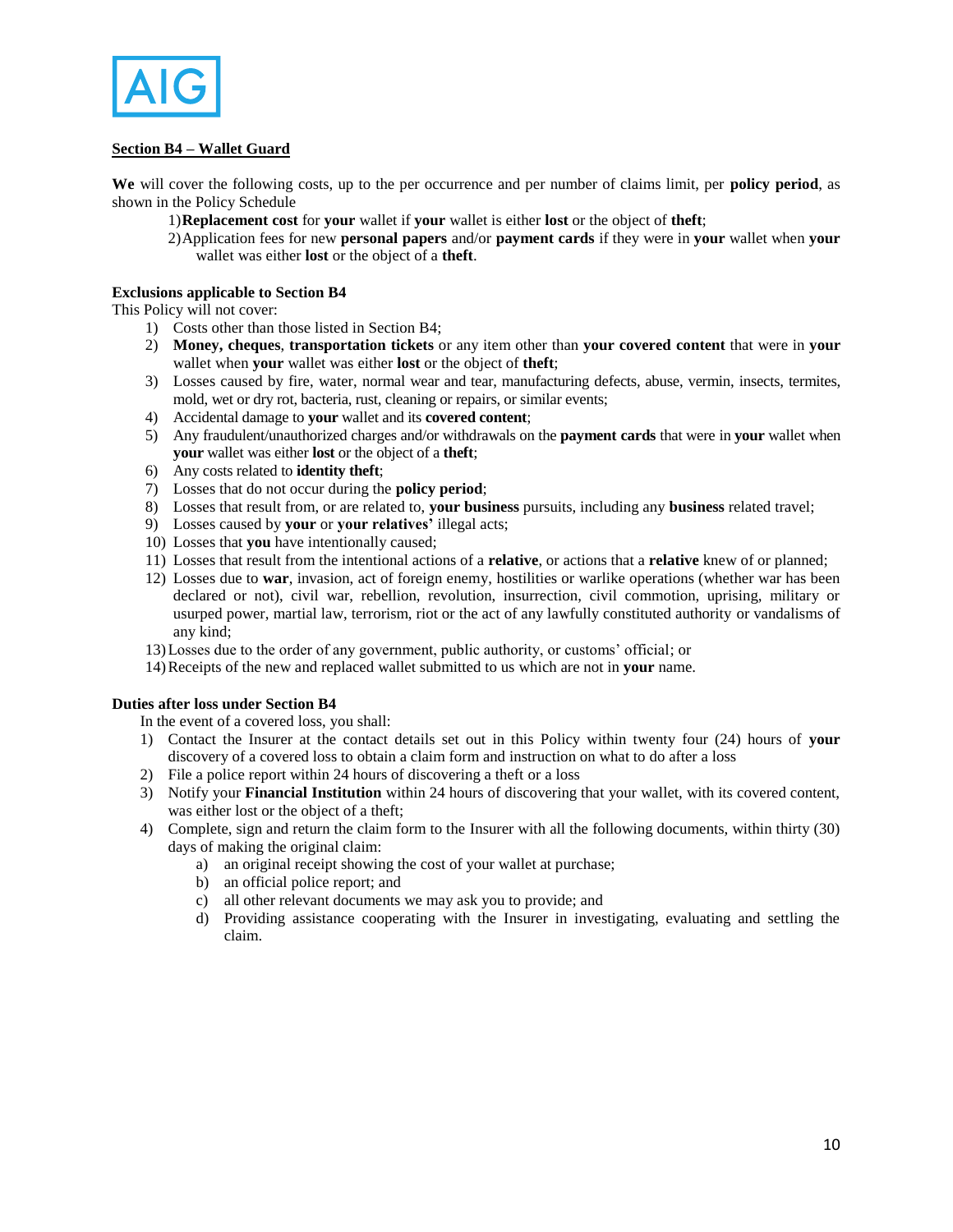

# **Section B5 Key Replacement**

**We** will pay **you** up to the Per Occurrence Limit and per **Policy Period** Limit as specified in the **Policy Schedule** for the following events during each **Policy Period** subject to production of original and valid receipt(s) for:

(1) the cost of replacing keys of your **Premises** and/or **your** vehicle keys if such keys are lost or stolen and the covered cost is limited to the actual amount paid by you to a locksmith to produce a new key;

(2) the cost of replacing locks and keys in case your **Premises** or **your** vehicle is broken into by violent means;

(3) the cost of a locksmith who helps you gain access to your **Premises** or **your** vehicle if you are locked out of your Premises or your vehicle due to the loss or theft of keys; and/or

Provided that we shall not cover any loss caused directly or indirectly, wholly or partly, by any one of the following occurrences:

(a) the costs associated with lost or stolen keys for a residence other than your **Premises**;

(b) the cost to replace keys to vehicles that are not owned by **you**;

(c) the cost to replace keys to vehicles that are registered as commercial vehicles at Transport Department in Hong Kong;

(d) vehicles other than cars, trucks, jeeps, motorcycles, recreational vehicles, or campers.

**You** will have to pay the **Excess** as specified in the **Policy Schedule** for every claim made.

### **Exclusions applicable to Section B5**

Without prejudice to the generality of the foregoing, the insurance under this **Policy** shall not cover any loss caused directly or indirectly, wholly or partly, by any one of the following occurrences:

1.the costs associated with lost or stolen keys for a residence other than your Premises;

2.the cost to replace keys to vehicles that are not owned by the Insured Person;

3.the cost to replace keys to vehicles that are registered as commercial vehicles at Transport Department in Hong Kong;

4.vehicles other than cars, trucks, jeeps, motorcycles, recreational vehicles, or campers.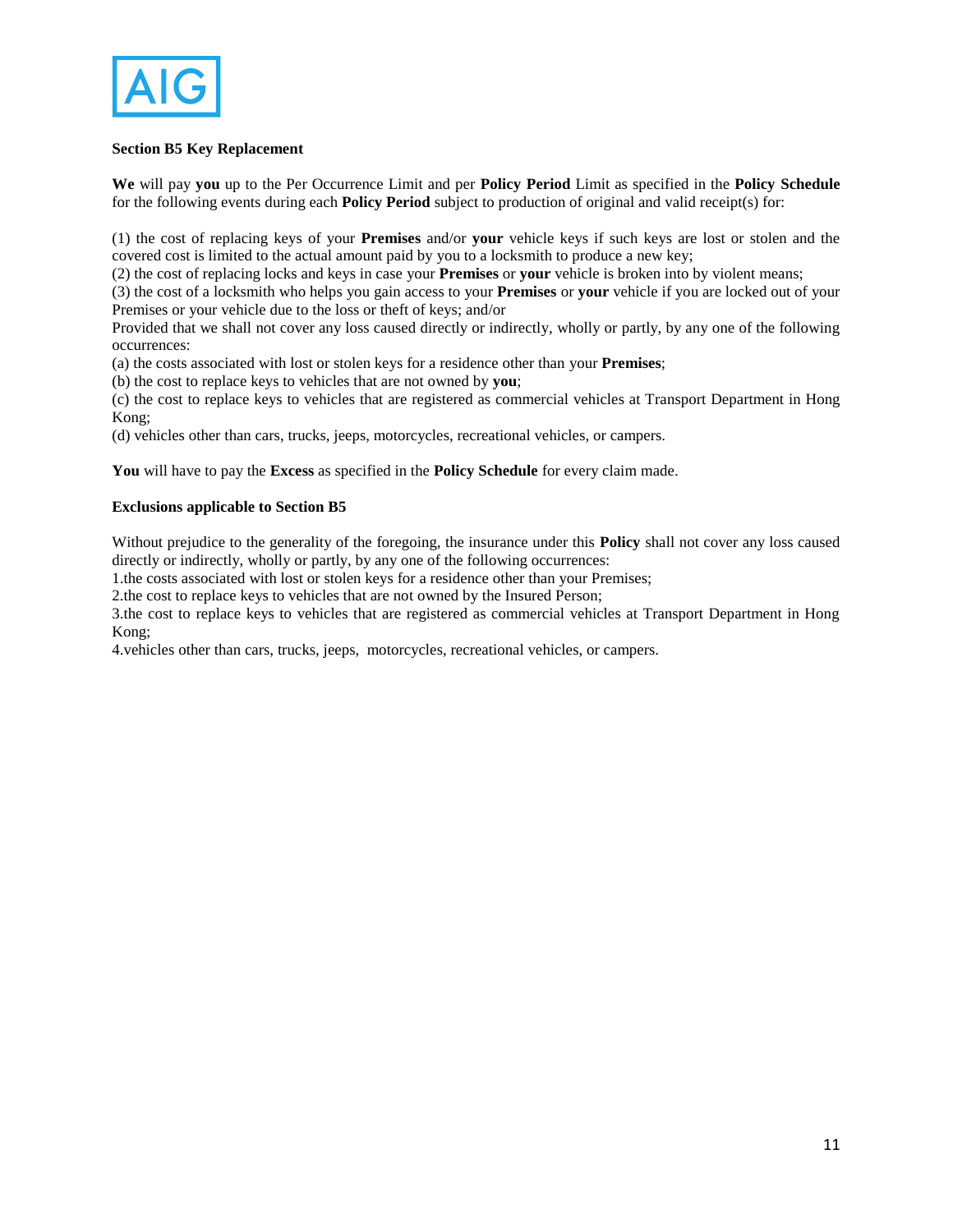

# **SECTION C – General Conditions**

- **1. Valid Account:** The Credit Card must remain valid and in good standing for payments under this Policy to be made.
- **2. Notice of Claim:** Written notice of claim must be given no later than thirty (30) days from the date of the loss incident. Failure to give notice within (30) days from the date of the loss incident may result in a denial of the claim. Notices should be sent to the following:

## **AIG Insurance Hong Kong Limited**  Claims Department 7/F One Island East, 18 Westlands Road, Island East, Hong Kong. Tel: (852) 3666 7062 Languages Supported: English/Cantonese

Call Centre Hours: 9 am to 5 pm Monday to Friday (except Public Holidays)

**3. Payment of Claims**: All payments to be made by the Insurer shall be paid to Insured Person in Hong Kong and such payments shall be subject to the laws and regulations then in effect in Hong Kong.

**4. Fraudulent Claims**: The Insurer will not be liable if a claim is determined by the Insurer to be fraudulent and all payments made in respect of such fraudulent claims shall be forfeited at the discretion of the Insurer.

**5. Governing Law and Jurisdiction**: This Policy, its eligibility and any terms and conditions are to be interpreted according to the laws of Hong Kong. Any dispute will be subject to the exclusive jurisdiction of the courts of Hong Kong.

# **6. Cancellation of Policy**

This policy can be cancelled by the Insured Person on 30 days advance notice in writing to the Company. The Company is also entitled to cancel this Policy upon giving to the Insured Person thirty (30) days notice in writing at his last known address and the premium shall be adjusted on the pro-rata basis. The date of cancellation shall be the date stipulated in the said notice in writing.

# **7. Other Insurance**

If there is any other policy insured by other insurance company which also covers the same benefits as this Policy at the time of a claim, the Company will only be liable for the Company's own proportionate share.

# **8. Salvage**

The Company may pay for the loss in money or for the cost of repair or replacement of the property and may settle any claim for loss of property either with the Insured or the owner thereof. Any property so paid for or which is replaced shall become the property of the Company. The Insured or the Company, as the case may be, upon recovery of any such property, shall give notice thereof as soon as practicable to the other and the Insured shall been titled to the property upon reimbursing the Company for the amount so paid or the cost of replacement. Application of the insurance to property of more than one person shall not operate to increase the limit of the Company's liability for any one occurrence.

#### **9. Burden of Proof**

In any action, suit or other proceedings where the Company alleges that by reason of the provisions of any exclusions which may be applicable, any loss, destruction or damage is not covered by this Policy, the burden of proving that such loss, destruction or damage is covered shall be upon the Insured.

**10. Sanctions**: The Company will not be liable to provide any coverage or make any payment hereunder if to do so would be in violation of any sanctions law or regulation which would expose the Company, its parent company or its ultimate controlling entity to any penalty under any sanctions law or regulation.